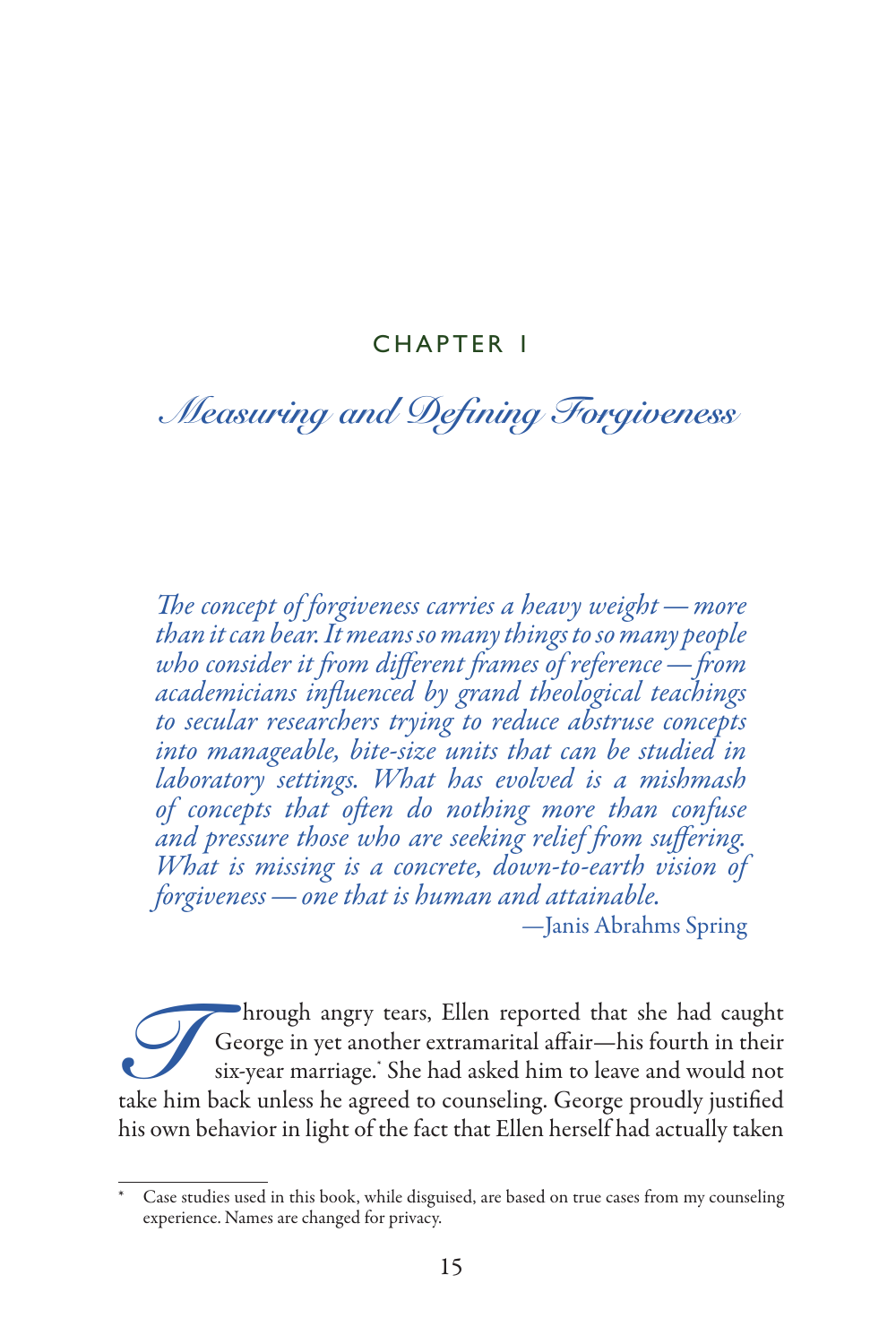their three-year-old son and moved in with an old boyfriend the year prior. After finding her and talking her into moving back in with him, George soon had his next affair to pay her back. At this point, Ellen interrupted to defend herself: "But I only moved in with Frank to get back at you for all of your affairs." George shot back with, "Having an affair is one thing, but taking my son away from me—this is going too far!" Needless to say, the session ended with a heavy feeling that we were just beginning a long and painful journey together.

A week later, it was as if I were dealing with a completely different couple. Both were smiling (although Ellen's smile was a bit more contrived) and George's posture and gait exuded confidence. When I remarked on the change, George proudly proclaimed, "We talked this week and Ellen has forgiven me for all of my affairs and now we are back living together." To my amazement, Ellen confirmed this was true. "Yes," she replied, "I have to forgive him. After all, I did have an affair, too, and I did take his son away and even though I don't go to church very often, I know God wants me to forgive." Turning to George, I asked if he had truly forgiven Ellen. He paused for a couple of seconds, as if he were deciding, and then said, "Sure, why not, as long as she promises never to do it again."

This exchange reveals several assumptions about forgiveness not unique to George and Ellen. The first and most salient assumption is the belief that forgiveness is something that can happen rather quickly, that the effects of years of cruel and demeaning behavior can be reduced as a result of one or two discussions. For Ellen and George, forgiveness is apparently a discrete act in time (not a process) that forever resolves an offense.

Another assumption of Ellen's is that personal wrongdoing on the part of the victim modifies or cancels out the sin of the perpetrator. Through her one affair, Ellen has forever forfeited her right to be upset with George for his many affairs. We might argue that four (affairs) to one hardly seems equal, but the fact remains that vows of faithfulness were broken on both sides. Perhaps George's point about Ellen taking their son away helps to even the score. The formula might be something like "one affair  $+$  taking the son  $=$  four (or more) affairs without taking the son." For George, however, the scales are still not quite balanced. Ellen still owes him somehow for the severity of her betrayal and thus he can postpone his forgiveness of her.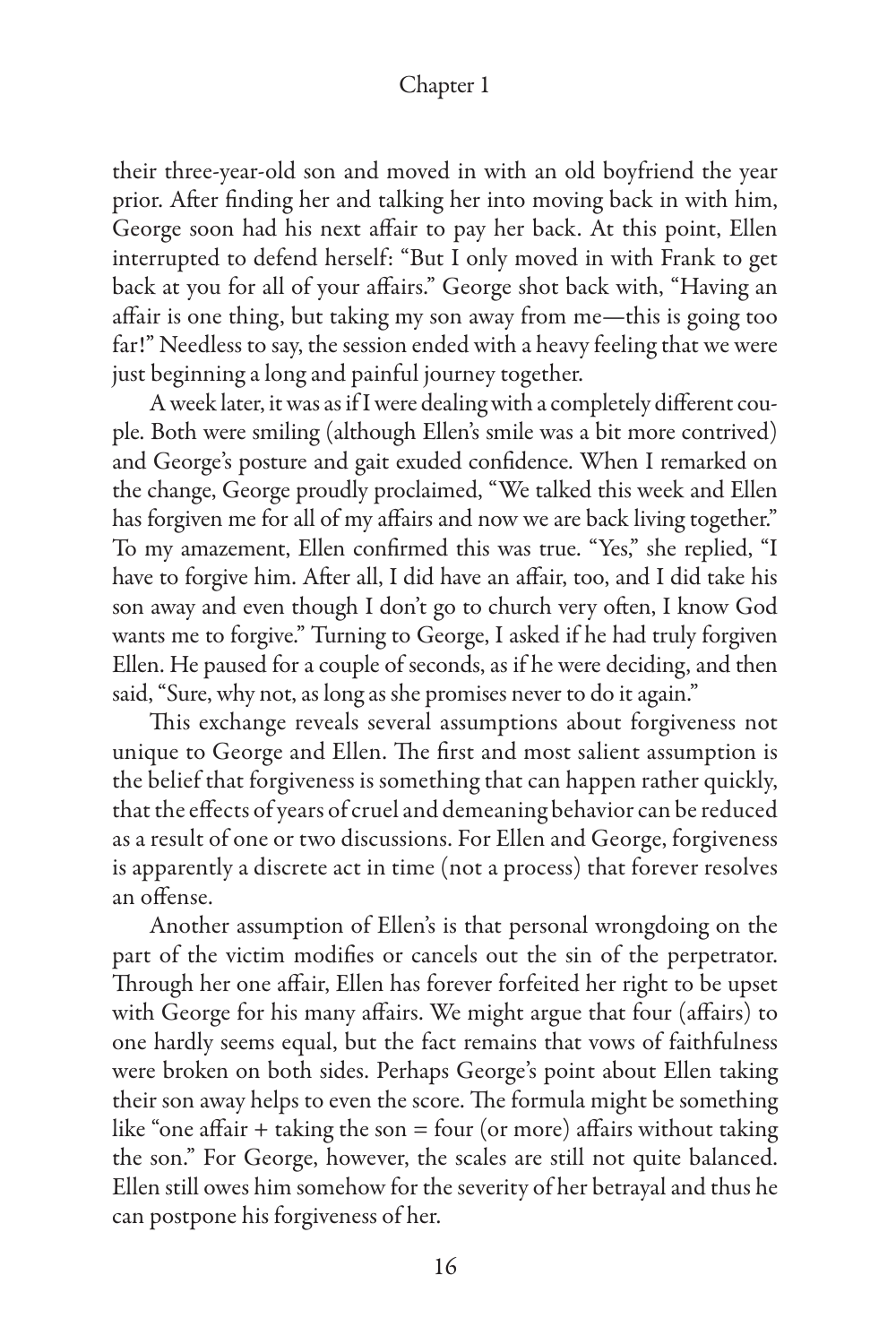Finally, Ellen recognizes that God probably has something to do with forgiveness. She remembers her religious upbringing that stressed forgiveness as a response to a command of God. As painful as her life has turned out, she cannot afford to face the anger of whatever God might exist. So she tries to forgive George as best she knows how and hopes that one day he will forgive her and they can live with a little less pain.

Do George and Ellen's assumptions about forgiveness reflect anything close to what forgiveness really is? By what criteria should I, as a counselor, judge their views on forgiveness? Moreover, as a Christian, should I allow my faith to influence my professional views on forgiveness? Is there a distinctly Christian view of forgiveness or is all forgiveness the same? These questions and many more consistently emerge in my encounters with people who seek to forgive and be forgiven.

## Four Conclusions of Forgiveness Literature

Contemporary research in the area of counseling and psychology points to a renewed interest in the topic of forgiveness. What was once viewed as at best a mere religious idea, and at worst a pious reinforcement for weakness, is now seen as an increasingly effective tool in helping people deal with interpersonal pain. We may draw several conclusions from this quarter century of research that can help us in our attempt to define and understand forgiveness.

# Forgiveness is Good For You

The first and most common conclusion is that forgiveness, whatever it is, is *good* for us. Although some depict the relationship between forgiveness and health as an "unanswered question,"1 the overwhelming conclusion of most writers in this area is that forgiveness brings at least some health benefits, including but not limited to: lower blood pressure, $^{\rm 2}$  reduced hypertension, $^{\rm 3}$  and overall better cardiovascular health. $^{\rm 4}$ Furthermore, people who are more forgiving report less stress and fewer stress-related symptoms and overall health problems.<sup>5</sup> One study suggests that the benefits of forgiveness could even penetrate to the cellular level,<sup>6</sup> while another claims that forgiveness can even reduce the severity of psoriasis.7

The benefits of forgiveness are not limited to the physical realm, however. Those who "take the time to go through the forgiveness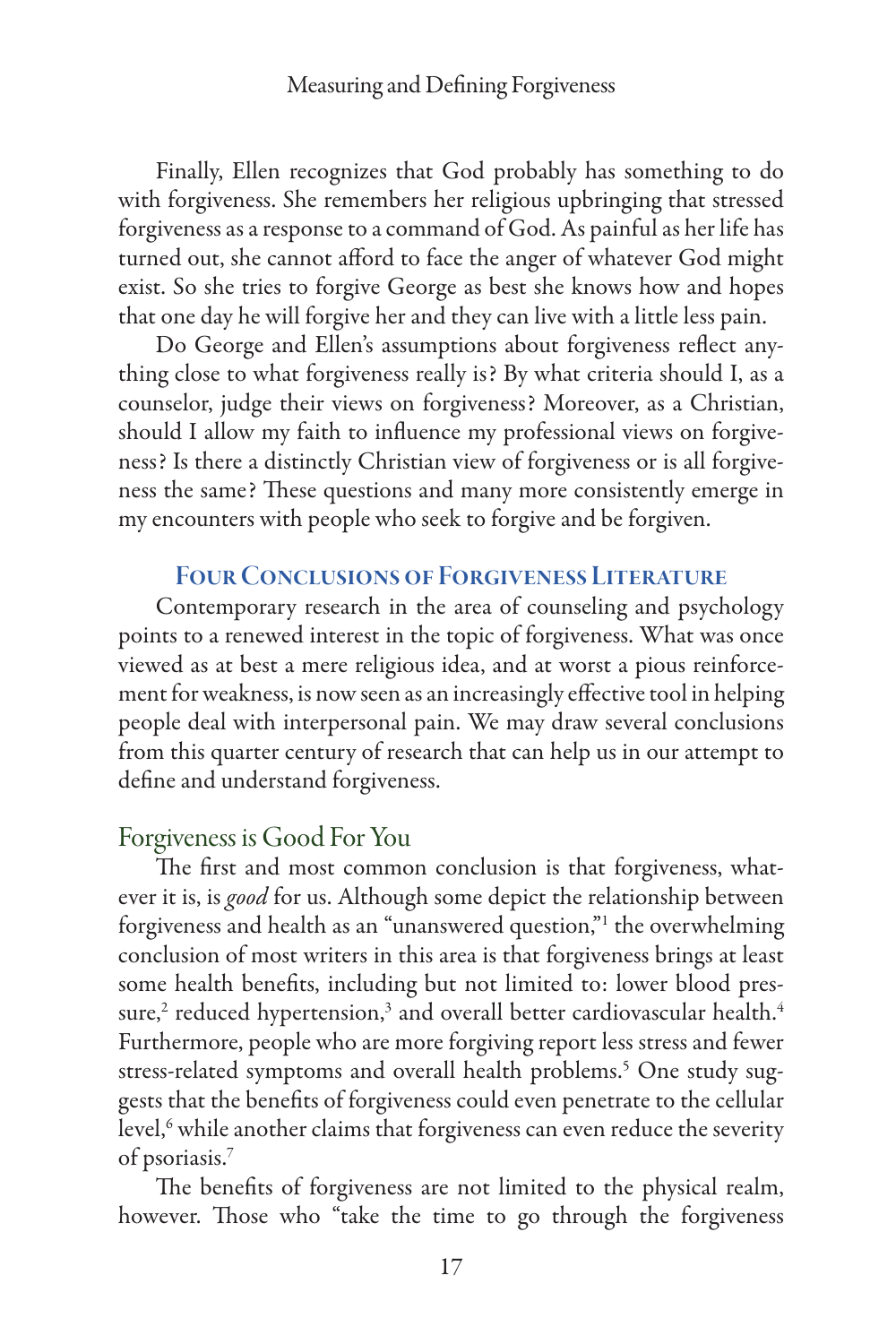process" become "psychologically healthier."8 One of the earliest studies in this area found that forgiveness could alleviate symptoms of depression, anxiety, and even paranoia.9 Forgiveness also builds self-esteem and eliminates the unhealthy side effects associated with holding a grudge. Apparently, as the title of one work claims, *It feels good to forgive*. 10 Morally, it builds character and contributes to overall emotional maturity.<sup>11</sup> Forgiveness appears to be so effective for such a wide range of problems that it is even being considered as an empirically supported treatment—the title coveted by those who present new interventions, as such treatments are usually accompanied by increased third-party reimbursements.12 Robert D. Enright confidently states that "forgiveness works."13 Yet some are concerned that the benefits of forgiveness have been exaggerated. Jeffrie G. Murphy wonders if forgiveness is becoming a "universal panacea for all mental, moral, and spiritual ills."14 Despite these questions, there is some evidence from the current research that forgiveness is good for us.

If emphasizing the positive does not work, a corollary of this kind of research is that *not* forgiving is *bad* for us. Not only does it increase the chances for ulcers, high blood pressure, and ostensibly, all of the other disorders that forgiveness would help alleviate; but it also allows anger to fester, thereby causing all kinds of additional damage. Some authors compare unforgiveness to the "fight or flight" mechanism in that it serves well as a self-protective measure for a very short time, but no human was meant to live in that state permanently.<sup>15</sup> Others equate unforgiveness with anger and thus emphasize forgiveness as a useful way to reduce all of the potential harm that can come from suppressed resentment.<sup>16</sup> Hence, if unforgiveness promotes emotional conditions that have already been shown to be dysfunctional, then any intervention that reduces or eliminates such symptoms would clearly be healthy and beneficial. Thus, as an antidote to all of the toxic side effects of unforgiveness, some kind of forgiveness procedure seems to fit the bill nicely.

# Factors that Correlate with Forgiveness

Another major theme of the research goes this way: since forgiveness is so good, it must be advantageous to identify factors that help or hinder the act of forgiveness. Anyone familiar with psychological theory will recognize the various attachment styles usually formed early in life and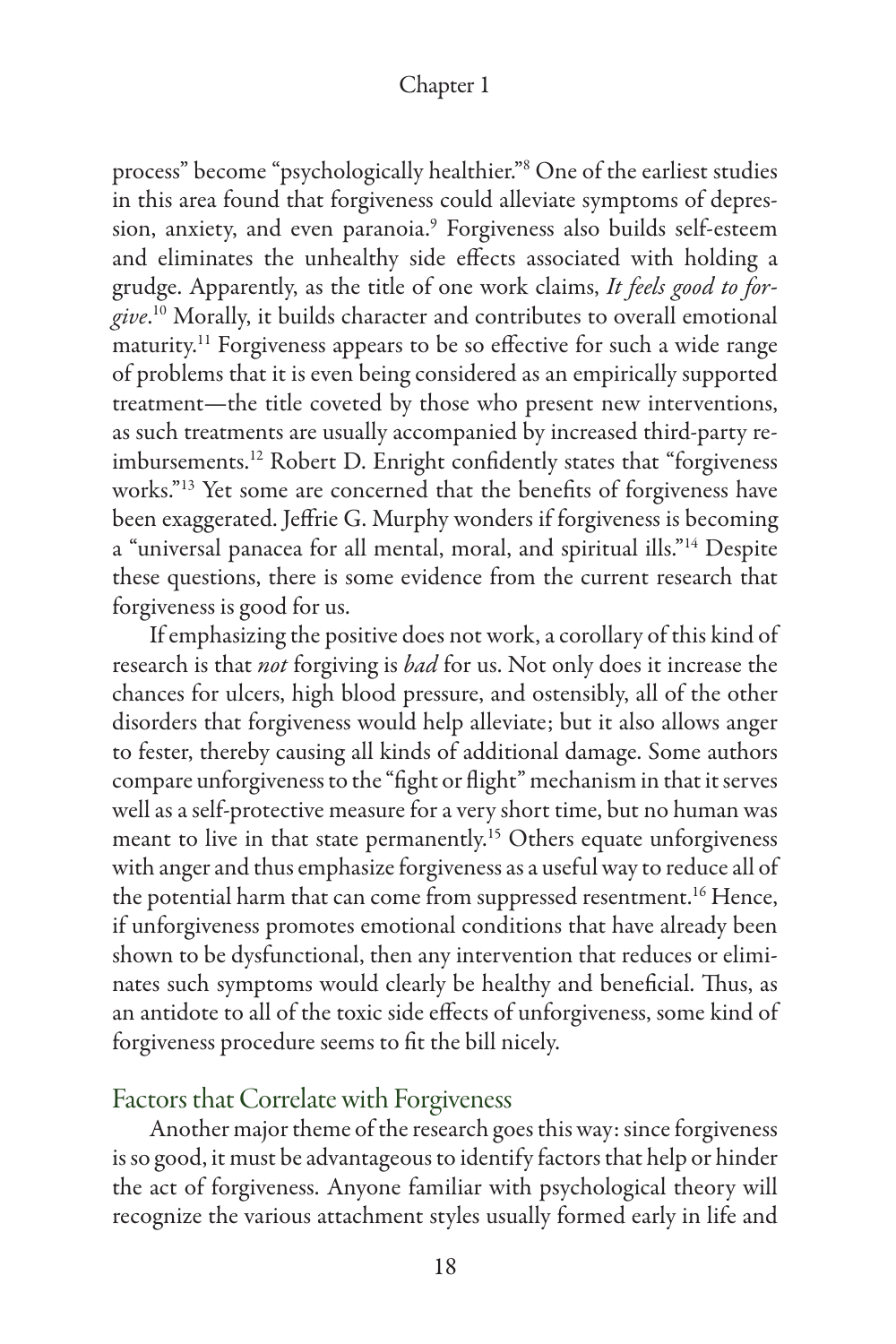used as relational templates from then on. It should come as no surprise that those with secure attachment styles seem to have an easier time with forgiveness. In addition, certain personality traits and conflict resolution styles also correlate with a greater ability to forgive. These are just some of the variables that positively correlate with forgiveness, while, not surprisingly, rumination or brooding does not correlate as highly.

# Design of Forgiveness Assessment Tools

A third conclusion from current research is that the newly discovered power of forgiveness has spawned a new cottage industry—the creation of assessment tools for measuring a person's level of forgiveness.17 These scales, in typical research fashion, assign a numerical value to either someone's level of forgiveness or her propensity to forgive. Again, if forgiveness is beneficial, it is incumbent upon researchers and counselors to be able to assess whether and to what degree clients are correctly performing such a powerful technique. There are at least two counseling related concerns with these tools aside from the diversity of definitions of forgiveness.18 First, the designer of the scale must assign some kind of quantitative threshold as a target for the client to reach. This could create pressure on the client to aim for a particular score rather than struggle with what forgiveness might mean in her particular situation. The second concern is the fact that this kind of research can only provide a snapshot of where the client might be in a specific moment in time. Where she is on a trajectory might be harder to measure (repeated administrations of the same test risk being corrupted by practice effect). If the process of forgiveness is often a winding road with lots of turns, the value of measuring one particular location is questionable.

# Construction of Forgiveness Models

The final theme of contemporary forgiveness literature which can aid us in defining forgiveness is the actual methodology—a "how-to manual," essentially. This is the most theoretical of the four themes and thus not technically research in the purest sense of the word. Not surprisingly, for this reason and others, the conclusions about how to do forgiveness are varied; to date, there are close to 20 different step-by-step models. A cursory study noting the number of steps required to forgive (average of 5 with a standard deviation of 2) reveals the wide diversity. One method advocates as many as 16 steps! Can all of these recipes possibly produce the same dish?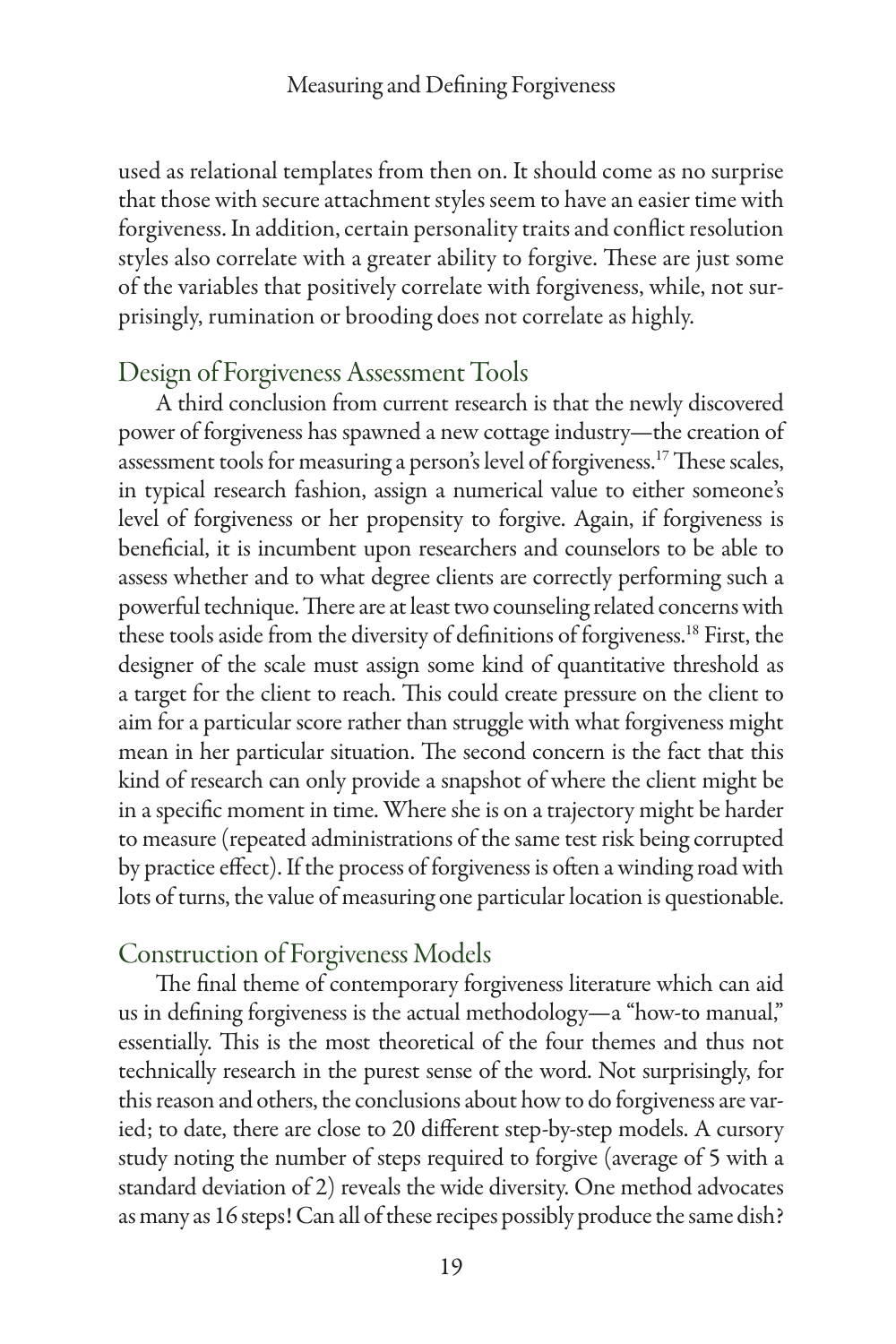# Assessing Two Common Forgiveness Models

Although each model has its own distinctive formula, surveying two of the more dominant paradigms of how to carry out forgiveness will at least provide some sense of what is usually portrayed as forgiveness. These are Enright's four-phase model and Everett L. Worthington's five-step model.19 Because these are two of the shorter models, many of the concepts mentioned are expanded upon in the other models. A comparison of these two models gives a sense of how the various models relate. The following chart outlines the two models and shows where they overlap.

| Enright               | Worthington                    |
|-----------------------|--------------------------------|
| Uncovering the Anger  | Recall the Hurt                |
|                       | Empathizing with the Offender  |
| Deciding to Forgive   | Altruistic Gift of Forgiveness |
| Working on Forgiving  | Commit Publicly to Forgive     |
|                       | Hold onto Forgiveness          |
| Discovery and Release |                                |

# Enright

Enright's four-phase model is actually much more involved than just four discrete steps; there are several sub-points under each phase. The first phase, Uncovering the Anger, assumes that the victim is repressing or denying the appropriate anger related to the offense. The anger eating away at the victim is what causes so many of the injurious side effects mentioned above. In Enright's model, "unforgiveness" is another term for anger, specifically unresolved anger. If this anger is not faced squarely, no real forgiveness can occur. Like spoiled food, it must be expunged in order for the body to feel better. Denying the poison only makes things worse.

Once the anger has been faced and released to some degree, the potential forgiver next needs to decide to forgive. The implication here is that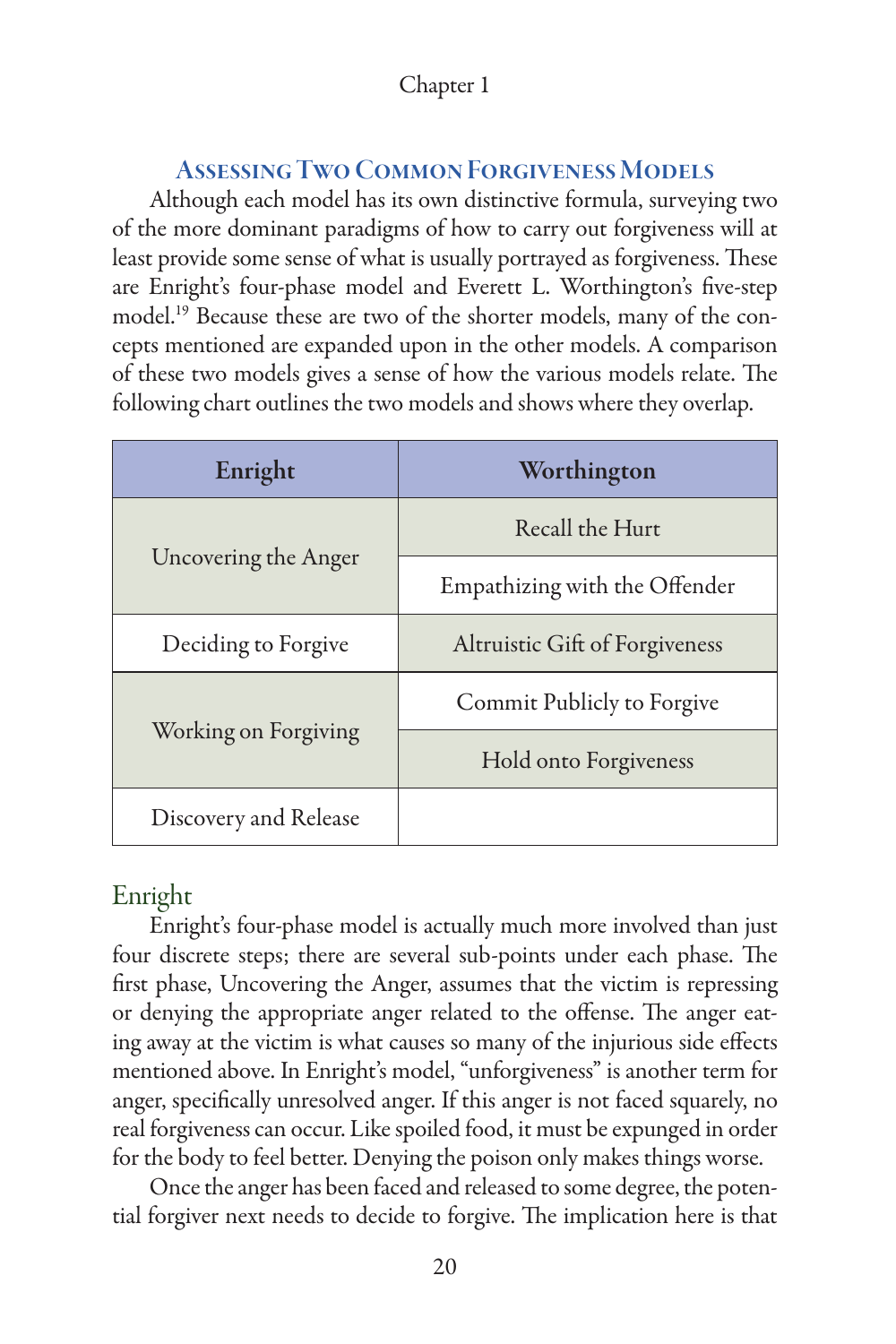if the victim makes the decision, it is more likely to be real and therefore completed. A person rarely does something without first deciding to do it. The actual decision somehow reduces ambivalence and anxiety. Deciding to forgive (especially after the anger has run its course) is similar.

Curiously, somewhere between Steps 2 and 3, actual forgiveness takes place. By Step 3 the forgiver is "working on" following through with the decision of Step 2. Forgiveness can be hard work and thus continual reinforcement may be needed to make forgiveness feel real. Although the model does not spell out when this actually happens, it is eventually cause for joy. An emerging recognition on the part of the victim that she has indeed forgiven her offender brings a new sense of relief. Those negative side effects that come with unforgiveness evaporate, while all of the positive blessings that accompany forgiveness emerge.

# **Worthington**

Worthington's model begins similarly, although he broadens the emotional response to involve recalling the hurt. This hurt may include anger but is not limited to it. Feelings of sadness, betrayal, pain, and many other emotions must be faced openly and honestly. Again, to deny the pain (in whatever form) only makes things worse.

At this point Worthington inserts a second preliminary step before the actual step of forgiveness: Empathizing with the Offender, in which empathy means the victim imagines herself in the shoes of the offender. "Why did he do it? How intentional was it? How could I, if I were he, ever do such a thing?" are all questions victims should explore as they attempt to project themselves into the minds of the offenders. The assumption here is that to whatever degree the victim can empathize at all with the offender, forgiveness will come that much more easily. This step comes before the actual step of forgiveness because it provides the victim a bridge from thinking of her own pain (Step 1: Recall the Hurt) to thinking of the pain of the offender, which eventually leads to forgiving him. The victim first embraces her own pain and is prepared through this empathy to feel the pain of the offender, which in turn paves the way for forgiveness.

Worthington's decision step is framed in terms of an altruistic gift to the offender. Since presumably the victim has already made the switch in her mind from thinking of her own pain to thinking of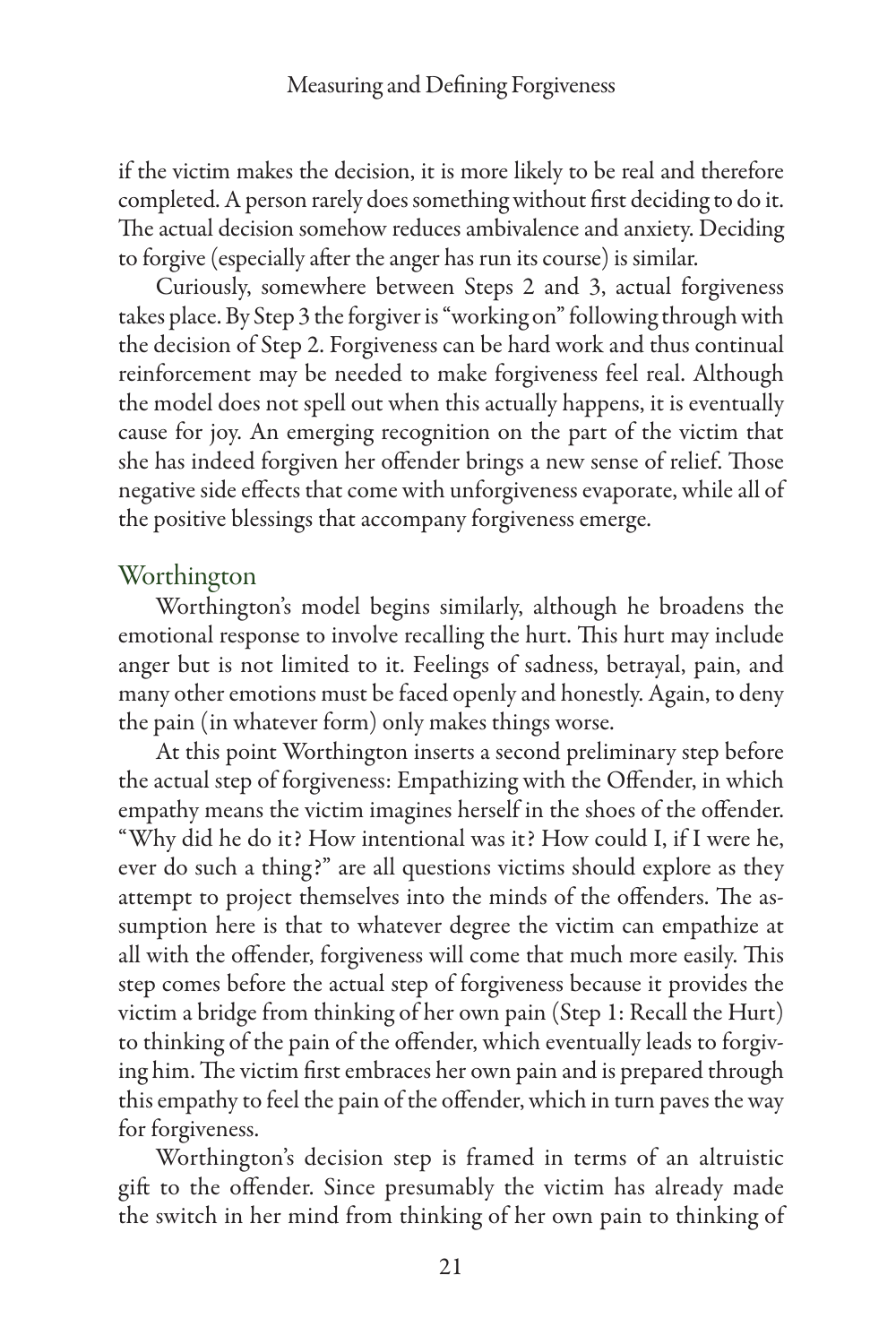the pain of the offender, the forgiveness is free ("a gift") and for his sake. It is this supposed "other-centeredness" that makes the decision possible, but it is still a *decision* to forgive—which remains undefined. Like Enright, Worthington does not include a step that explains or describes the actual forgiveness and therefore, we are left to assume that it occurs somewhere between Steps 3 and 4.

Following such a decision to forgive, there is often a great deal of residual pain and resentment. Worthington explains this as the emotions not keeping up with the will. In other words, we can decide to forgive (and presumably even do it) and still not "feel" like everything has been resolved. One of the ways to accelerate this reuniting of the emotions with the will is to commit publicly to forgive. It is as if the will says to the emotions, "We are now going on the public record with this decision, so you had better catch up." Going public with a decision makes reneging just a little bit more difficult (although not impossible). Even after a public pronouncement, a gap can still exist between what a person has done and how she feels about the whole situation. For some people forgiveness is hard and long and thus has to be "worked through" (Step 5).

From this brief survey of two dominant views of forgiveness, it is clear that models may overlap at some points, and yet, there are significant differences. For example, Enright makes anger the main emotion that needs to be faced, whereas Worthington broadens it to hurt. Worthington adds the step of empathy as preliminary to the actual decision to forgive, whereas Enright moves directly from facing anger to deciding to forgive. Finally, Enright's model ends with a sense of joy and release, but Worthington leaves his forgivers still struggling to hold on to whatever forgiveness they were able to muster. These divergences, revealed in a comparison of just two of the shorter models, multiply in examinations of the longer models of forgiveness.

If the major models cannot provide coherent definitions of forgiveness, is there any hope for a universal definition? Although a great deal of measuring is being done by those conducting empirical forgiveness researches, the theoretical foundation (from which any ultimate definition must be derived) is lagging behind. Worthington even laments that "one important yet unresolved conceptual issue is the definition of forgiveness."20 Others also concede that no "gold standard" or "consensual definition" of forgiveness exists.<sup>21</sup> Some forgiveness writers assume such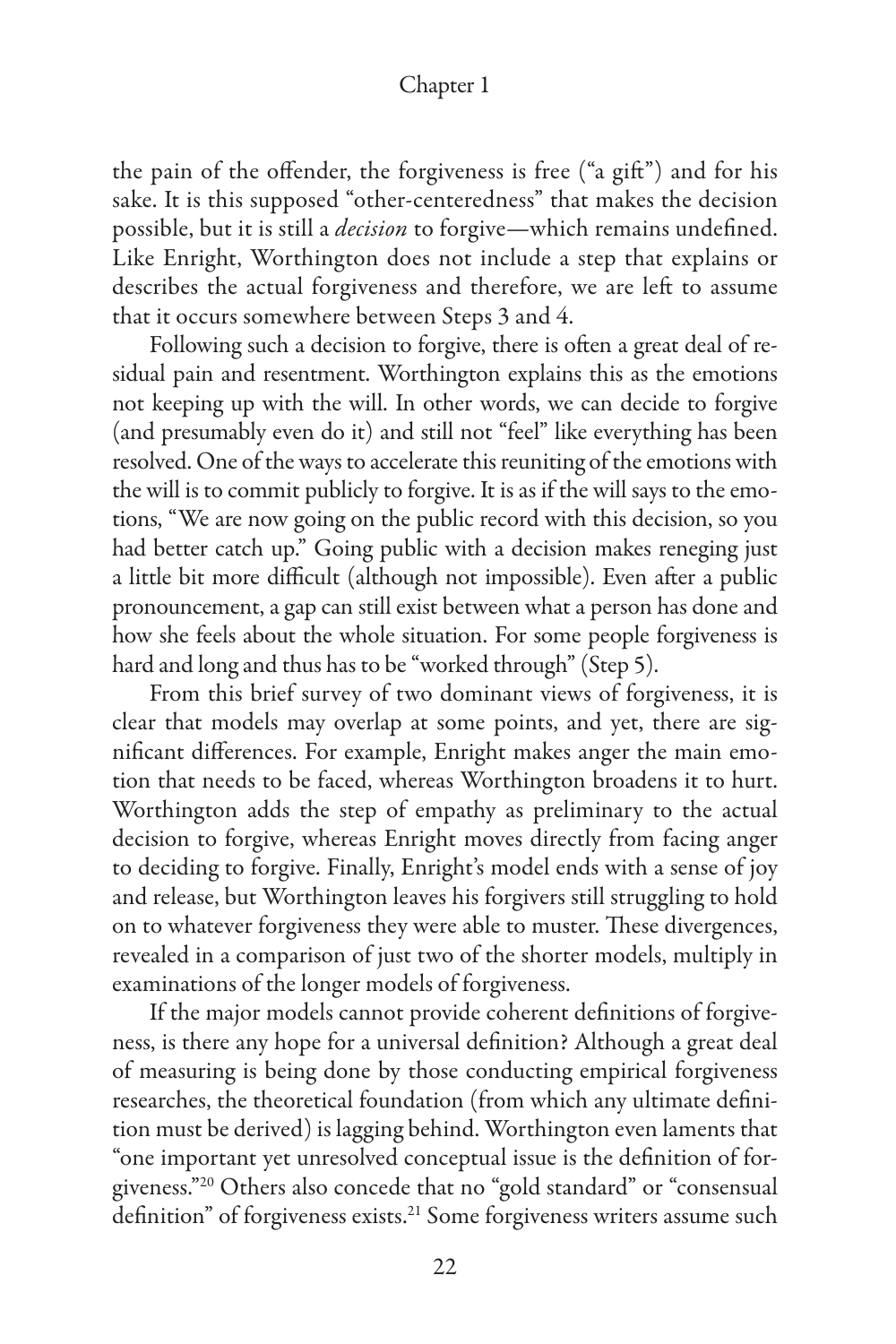familiarity on the part of their readers that they never even attempt to define the word.<sup>22</sup> Another way some authors attempt to bring clarity is to prefix the term with an adjective. One attempt to provide a forgiveness classification scheme is that given by F. LeRon Shults and Steven J. Sandage, who identify at least three types of forgiveness: *therapeutic*, *forensic*, and *relational*. 23

# Forgiveness Taxonomy

#### Therapeutic Forgiveness

The first and most common type of forgiveness is *therapeutic* forgiveness. As the name implies, this type of forgiveness is concerned primarily with the healing power of forgiveness *for the victim*. Those who are wounded at the hands of others often continue to suffer emotional discomfort long after the sin has been perpetrated. While therapeutic forgiveness may have some healthful benefit if practiced immediately, it is more often advocated as a balm for the wound of ingrained resentment that refuses to heal itself over time. This raw sore of toxic, slow-burning anger needs to be lanced so healing can finally occur. Whatever forgiveness means, it eventually leads to some kind of resolution in the mind of the victim whereby neither the original offense nor the subsequent resentment can cause any fresh pain. Because forgiveness is presented as a remedy for resentment, many forgiveness writers equate forgiveness and healing.

Lewis B. Smedes clearly advocates for this position,<sup>24</sup> and he is usually cited as a spokesperson for this type of forgiveness.<sup>25</sup> Echoing Smedes, the majority of contemporary forgiveness researchers, in their attempts to identify and measure the benefits of forgiveness, work from the same basic framework. If there are clear beneficial side effects for those who can manage somehow to forgive, it behooves a victim to forgive in order to experience these benefits. Indeed, the promise of feeling better has become the primary market strategy for forgiveness. The more the benefits of forgiveness are identified, the more a person should *want* to forgive so as to reap these rewards. Whether it is appropriate or morally defensible to forgive in a particular situation is not the point. Since it is in the victim's *best interest* to forgive, she should go ahead and do it (definitional ambiguity aside). In other words, the primary motivation for forgiveness becomes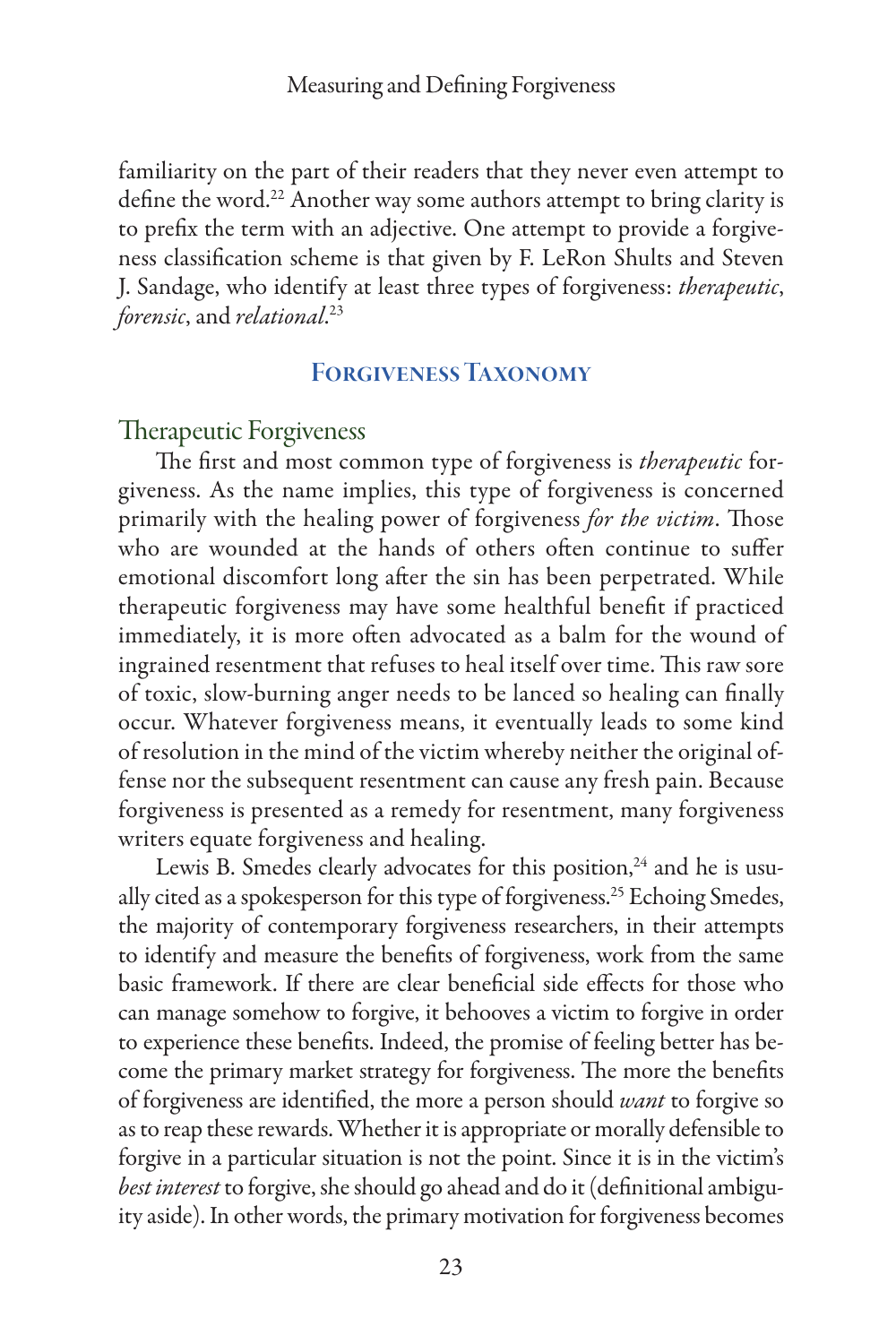either to reap the benefits of forgiveness (it is good for me) or to eliminate the negative side effects of not forgiving (unforgiveness is bad for me).

# Concerns with Therapeutic Forgiveness

There are at least three concerns with this type of forgiveness. The first concern is that if personal healing becomes the primary objective, forgiveness can too easily be seen as a means to an end rather than as an end itself; that is, forgiveness becomes a path to emotional, physical, and even spiritual wholeness rather than a remedy for sin, as it is presented in Scripture and Christian theology. If it is merely a non-theologically-driven psychological technique, then it can be employed in multiple settings (even non-Christian) and the outcomes measured. If this intervention proves to be statistically successful, it could even be elevated to that coveted category—empirically supported treatments—as some are even now advocating.<sup>26</sup> It is not unrealistic to predict that if present trends continue, one day soon insurance companies will pay for some kind of forgiveness therapy as a proven treatment for a multitude of emotional ills.

The question is, will the forgiveness reimbursed by the insurance companies in any way resemble the forgiveness taught in Scripture? Nigel Biggar points out that the ultimate result of viewing forgiveness primarily through a therapeutic lens is that forgiveness becomes more materialistic and less theological.27 He cites Worthington's emphasis on the relationship between the "fight or flight" mechanism and the "neurobiological foundation" of forgiveness (in contrast to the relatively little said by Worthington about the theological foundations of forgiveness) as evidence of this reductionist trend.<sup>28</sup> For example, Biggar mentions a book edited by Worthington<sup>29</sup> in which the portion of the book devoted to psychological research on forgiveness clearly overshadows the one chapter addressing theological perspectives.

In contrast to Worthington and others, Katheryn Rhoads Meek and Mark R. McMinn<sup>30</sup> warn of at least two dangers in ignoring the biblically and theologically rich roots of forgiveness to pursue some short-term therapeutic gain. First, because the precedent for human forgiveness is divine forgiveness, the victim must face the universal brokenness that comes with a biblical view of sin. Facing another's sin always involves a fresh opportunity to look at the victim's own failings. This insight cannot come except and until the victim sees that depravity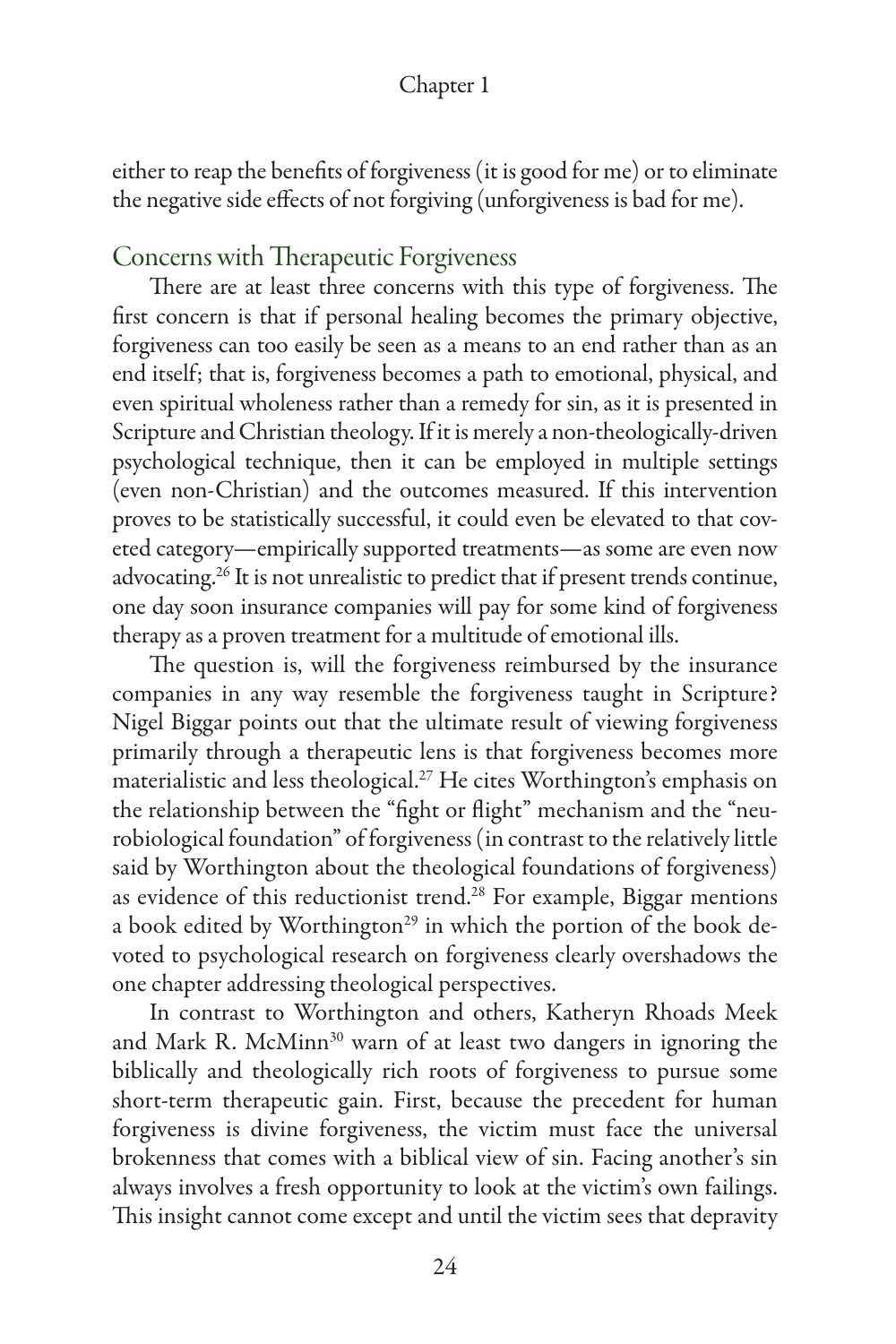has cursed all and that none really deserves God's grace. However, once the victim tastes God's unmerited favor, she is in a position to "lovingly identify" with her offenders and see them holistically rather than just view them as people who wronged her. In other words, forgiveness helps us grow in empathy as well as insight, so if we ignore the biblical data on forgiveness, *we as victims* will be worse off (i.e., less insightful and less empathic). The deeper reason, however, why the scriptural teaching on forgiveness cannot be ignored, is that when we forgive, we are modeling God. Therefore, failure to embrace true biblical forgiveness would not be honoring to Him.\*

Meek and McMinn's points are a helpful corrective to the materialistic view of forgiveness typically presented, but even their approach focuses on the advantages and disadvantages of forgiveness *for the victim* and thus it is similar to the basic tenet of therapeutic forgiveness in which the victim will benefit from forgiving (or lose out by not forgiving).

A second and not totally unrelated concern with therapeutic forgiveness is that it often reinforces the victim's tendency to focus on herself and her pain, prompting a primarily self-motivated demand for healing. Those who see forgiveness as more of a virtue than a clinical intervention are troubled by the potential self-centeredness of therapeutic forgiveness.31 Apparently, God's only role in this drama is to facilitate the healing, while the offender need not play any role whatsoever. The victim becomes preoccupied with her own discomfort and thus risks a self-absorption that eventually becomes addictive. In contrast, many of the most moving stories about forgiveness in Scripture involve the rich blessing that forgiveness is *to the offender*.

Indeed, God is the most common forgiver in Scripture. More passages refer to God's forgiveness of humans than humans' forgiveness of each other. Clearly, His forgiveness brings with it incredible riches *for the forgiven*. For example, Psalm 32:1 claims, "*Blessed* is the man whose sin is forgiven" (emphasis added). Here it is the *forgiven one* (i.e., the offender) who is described as blessed, not the forgiver. This is not to say that God derives no pleasure or subjective benefit from forgiving His wayward people. It was, after all, for the *joy* that was set before Him that He endured the cross (Heb. 12:2), and the heavenly Shepherd experiences

This will be the subject of Chapter 4.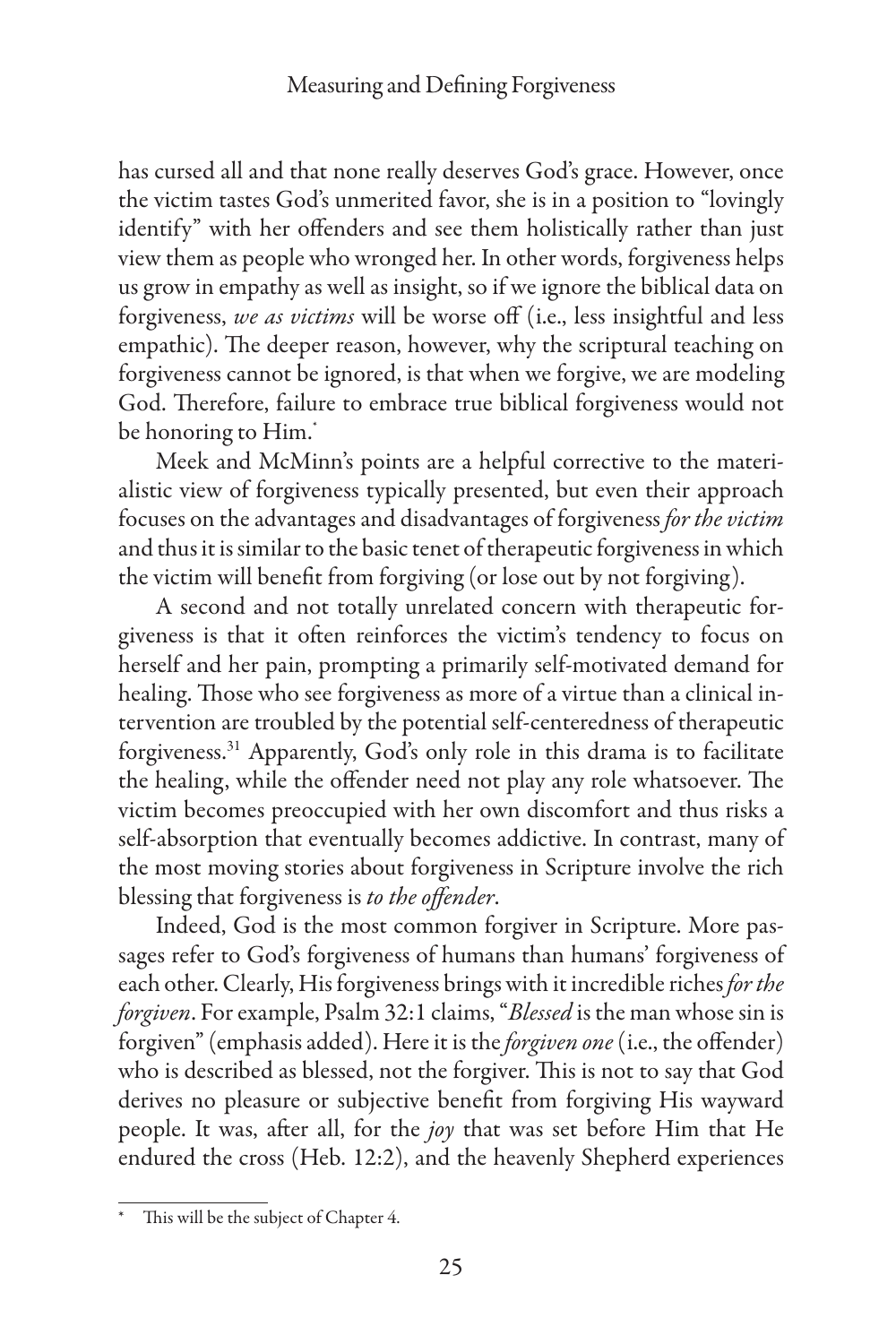great delight when one of His wayward sheep is found (Luke 15:1–7). However, the overwhelming beneficiaries of God's forgiveness are those who receive it. God's forgiveness, in contrast to therapeutic forgiveness, is other-centered. To put it another way, God does not forgive so He can get a good night's sleep.

A final concern, and the one mentioned by Shults and Sandage, is that therapeutic forgiveness tends to marginalize the relational aspects of forgiveness.32 Since the primary goal of therapeutic forgiveness is healing for the victim, the relationship with the offender becomes almost irrelevant. As image-bearers of a triune God, we were created for relationship, first with God and then with each other. We are not relationally autonomous but rather derivative. Thus, we more fully live out our created destiny to the degree that we are connected with each other.<sup>33</sup> Part of this connection is to become practiced at forgiving one another.

## Forensic Forgiveness

Therapeutic forgiveness, as its label implies, is usually advocated in the domain of psychology and psychotherapy, whereas the second type of forgiveness listed by Shults and Sandage, namely *forensic* forgiveness, more commonly relates to issues of theology. This kind of forgiveness usually involves the metaphor of paying the price for sin, whether in the legal realm or in the marketplace. With its theological emphasis, it is this type of forgiveness that is typically associated with Christian orthodoxy.

## Concerns with Forensic Forgiveness

One of the major themes of Shults and Sandage's book, however, is that to give the forensic aspects of forgiveness primary or foundational explanatory power is to severely limit the relational and interpersonal richness that is just as important to a fuller understanding of forgiveness. Forensic forgiveness is limited to a "transaction…in which one party agrees not to exact what the law requires,"<sup>34</sup> followed by the warning not to stretch the metaphor too far.<sup>35</sup> The question is never asked, "Why is the demand for punishment dropped?" or "Why is the debt cancelled?" By ignoring this question, Shults and Sandage somehow use both the illustrations of a child petulantly mouthing words while storming off and of nations forgiving other nations' debts as two examples of the same semantic field.<sup>36</sup>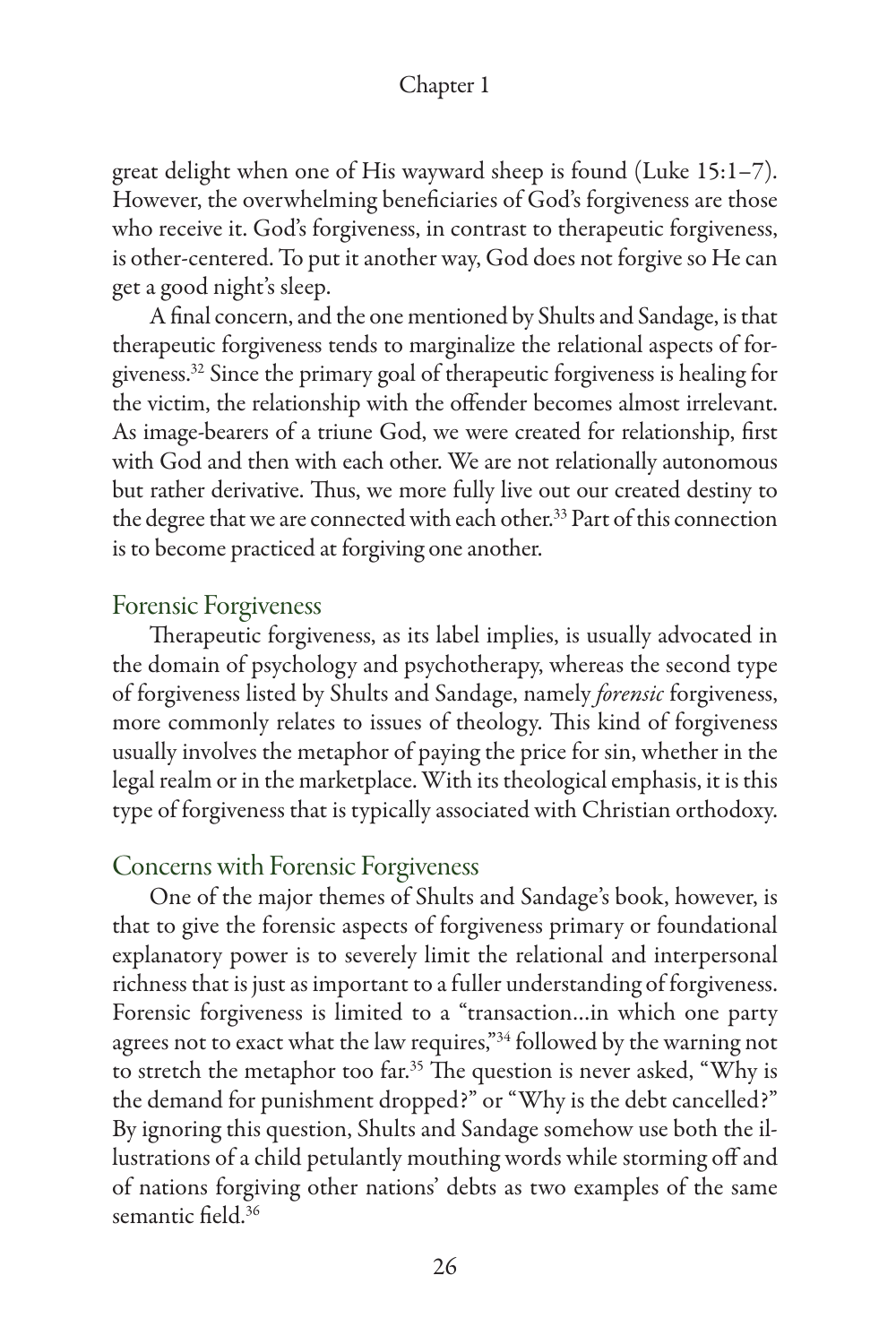Several additional questions are relevant to Shults and Sandage's understanding of forensic forgiveness. First, does the Bible support such a limited view of forgiveness—one that only sees forgiveness as some kind of legal transaction? Since Shults and Sandage link traditional theological understandings of forgiveness with this category, is this a legitimate characterization of the historical, evangelical understanding of forgiveness in the first place? And finally, to the degree that the authors have constructed a straw man of forensic forgiveness, are they risking creating more problems than they are attempting to solve by "revising" or "improving on" traditional understandings of forgiveness? While defining forgiveness in *exclusively* forensic terms is obviously reductionistic, diminishing the forensic elements of forgiveness seems a lot worse. The authors conclude, "All of this suggests that salvation is about more than a forensic application of forgiveness."<sup>37</sup> Of course it is about more, but is it ever about less?

# Relational Forgiveness

The third option cited by Shults and Sandage (and their preference) is *relational* forgiveness. This definition presumes all of the orthodoxy of forensic forgiveness but deliberately emphasizes the interpersonal experience involved during a rupture and possible reconciliation of a relationship. As the authors put it, "The New Testament *occasionally* uses penal and financial metaphors for salvation, especially in the context of parables, but as we shall see, the *overarching* meaning of forgiveness is manifesting and sharing redemptive grace. In Christian theology, salvation is about grace."38 Of course, this construal presupposes the restricted definition of forensic forgiveness mentioned above. A broader (and more biblical) definition of forensic forgiveness would still emphasize the foundational aspects of the transaction but also recognize that any such transaction is between people and thus the relational elements can never be excluded.

## Other Types of Forgiveness

There are other categories of forgiveness mentioned in the literature. One type frequently championed is that which consists exclusively of activity by the victim. Almost all contemporary therapeutic forgiveness writers celebrate that this powerful intervention is wholly within the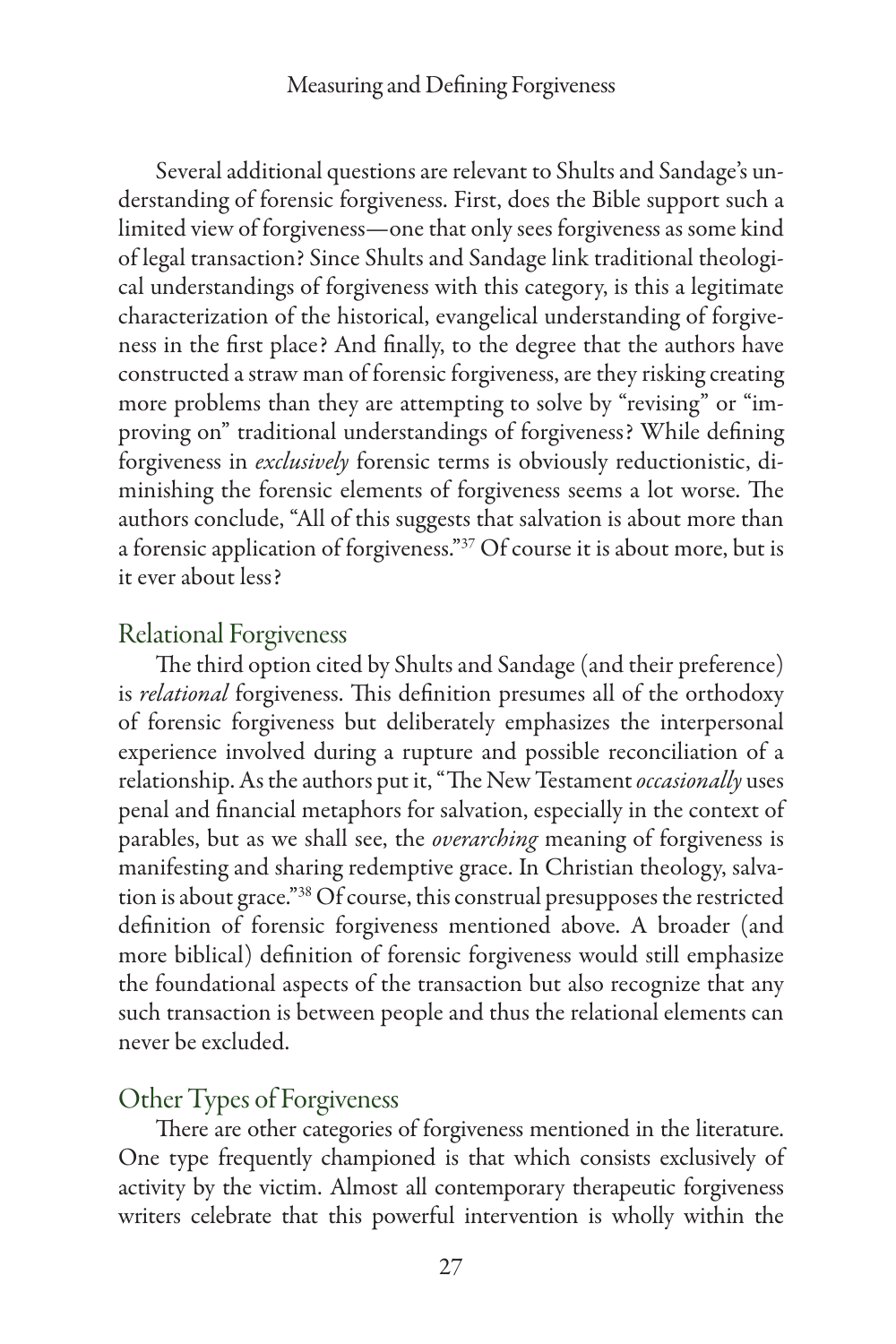power of the victim alone. Thus, the lack of participation on the part of the perpetrator is no threat to the process. Waiting for the offender to repent (or be involved at all) only restores to the offender power that the victim can possess through forgiveness. Most of the forgiveness authors sing the praises of this method of forgiveness, but it was a pastor/theologian who accurately coined the term "unilateral forgiveness."<sup>39</sup> Although the source of the wound may be *interpersonal*, the healing which comes through forgiveness does not necessarily have to be; it can be purely *unilateral*.

Add to this list *dispositional* forgiveness, which characterizes one victim with a forgiving spirit, in contrast to another who is able to practice situational (specific event) forgiveness,<sup>40</sup> and the labels go on and on. But does adding an adjective to the term "forgiveness" resolve the problem of definition issues? It does not help much if the adjective is clearer than the noun it is modifying. What if we are clear about terms like "unilateral," "therapeutic," "forensic," and other modifiers, but still do not understand forgiveness itself ? The definition becomes even more clouded when two opposing adjectives are used to describe the same construct. For instance, how can forgiveness be both unilateral and interpersonal at the same time? How can the offender be involved and not involved at the same time?

To use a biblical example, when did the father *actually forgive* his wayward son (Luke 15:1–32)? Was it when he saw his son coming down the road? Was it in response to his son's repentance speech (vs. 21)? If so, this would be an example of *interpersonal* forgiveness—a *transaction between* the father and the son. But what if the father forgave the son long before, maybe even as the son was leaving? This type of forgiveness would be *unilateral* as it did not involve any action on the part of the son at all. Is the term "forgiveness" broad enough to include the father's loving attitude toward his son as he was leaving *and* his restoring response upon his return?\*

With the diversity of forgiveness definitions, are we as Christians free to pick and choose the definition that suits us or works for us?

<sup>\*</sup> Of course, it must be remembered that the story of the prodigal son is not an allegory but rather a parable Jesus told to make one primary point: God experiences joy when that which was lost is found. Therefore, care must be exercised before interpreting every detail of the story. I only use it here because it is frequently referenced by forgiveness writers and to illustrate the point about the diversity of forgiveness definitions.